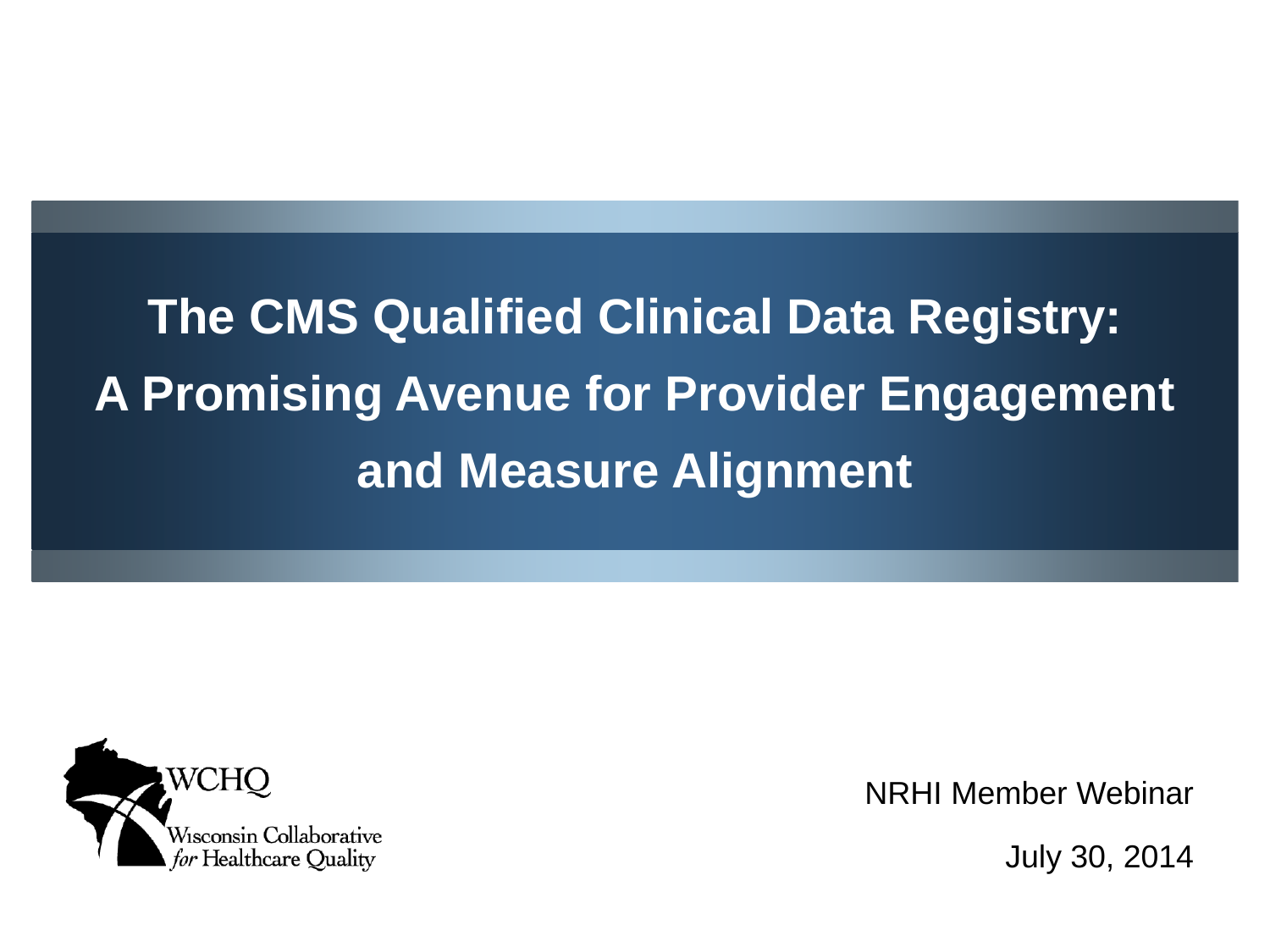## **WCHQ PQRS Background**

- WCHQ has been reporting Physician Quality Reporting System (PQRS) data since 2008 and is one of the largest registries in the U.S. reporting on behalf of >2700 providers from WI and MN.
- Registry methods that we have been approved for have varied from year to year including: traditional registry, data submission vendor (DSV) method, and now in 2014 the new Qualified Clinical Data Registry (QCDR).
- For 2014 WCHQ will also offer the Group Practice Reporting Option (GPRO) for submission of PQRS and Meaningful Use measures through the DSV method.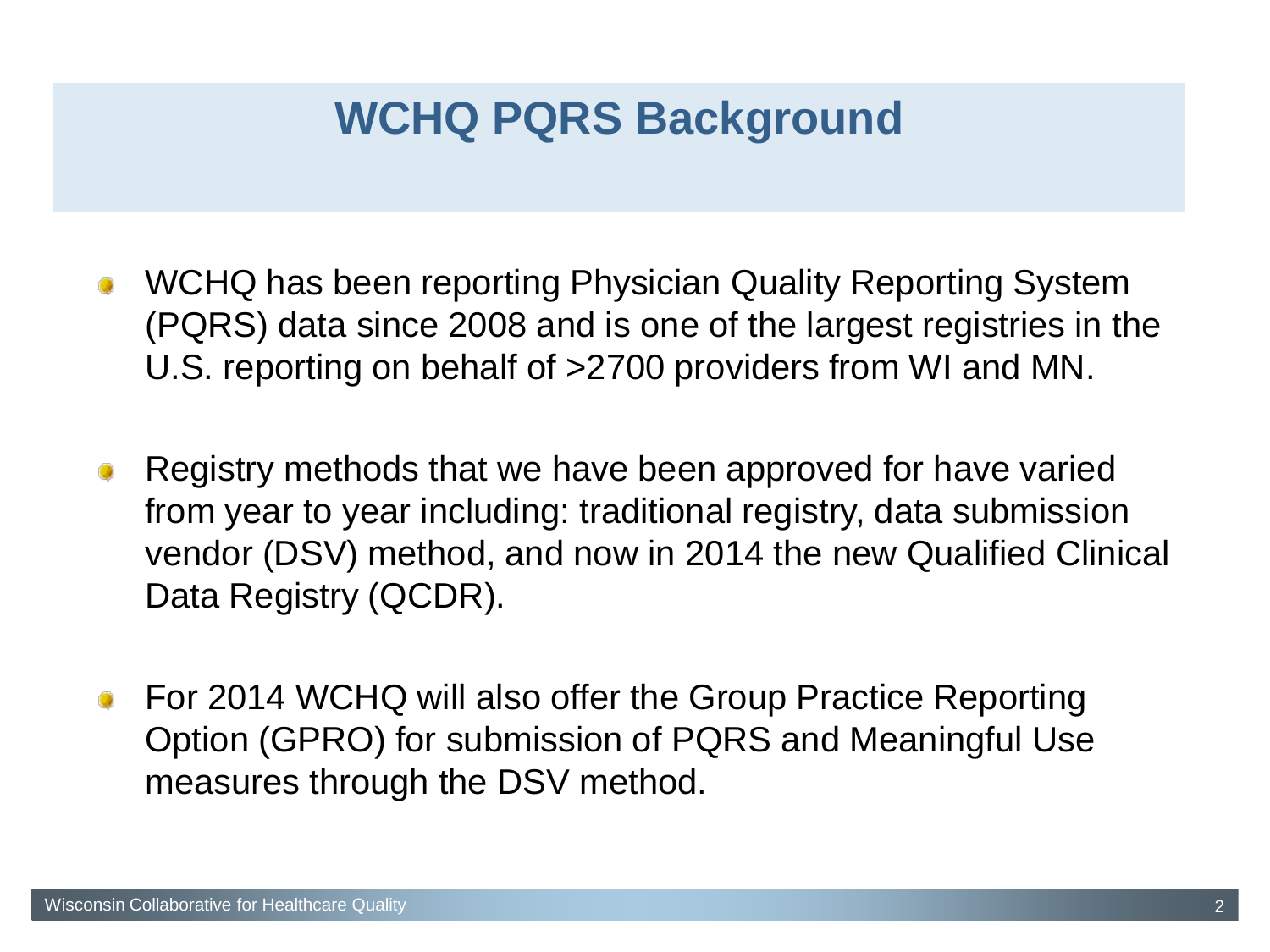#### **So what's different for 2014 with regard to PQRS?**

- The final federal rule was released on November 27, 2013. Under the new rule the QCDR method was introduced as another method for submission of PQRS and MU measures to CSM on behalf of individual eligible providers.
- A QCDR is a CMS-approved registry that has self-nominated and has successfully completed the qualification process to collect and report clinical data directly to CMS on behalf of providers.
- Under the QCDR there is *now the ability to utilize a maximum of 20 local clinical quality measures on behalf of individual providers for reporting PQRS*.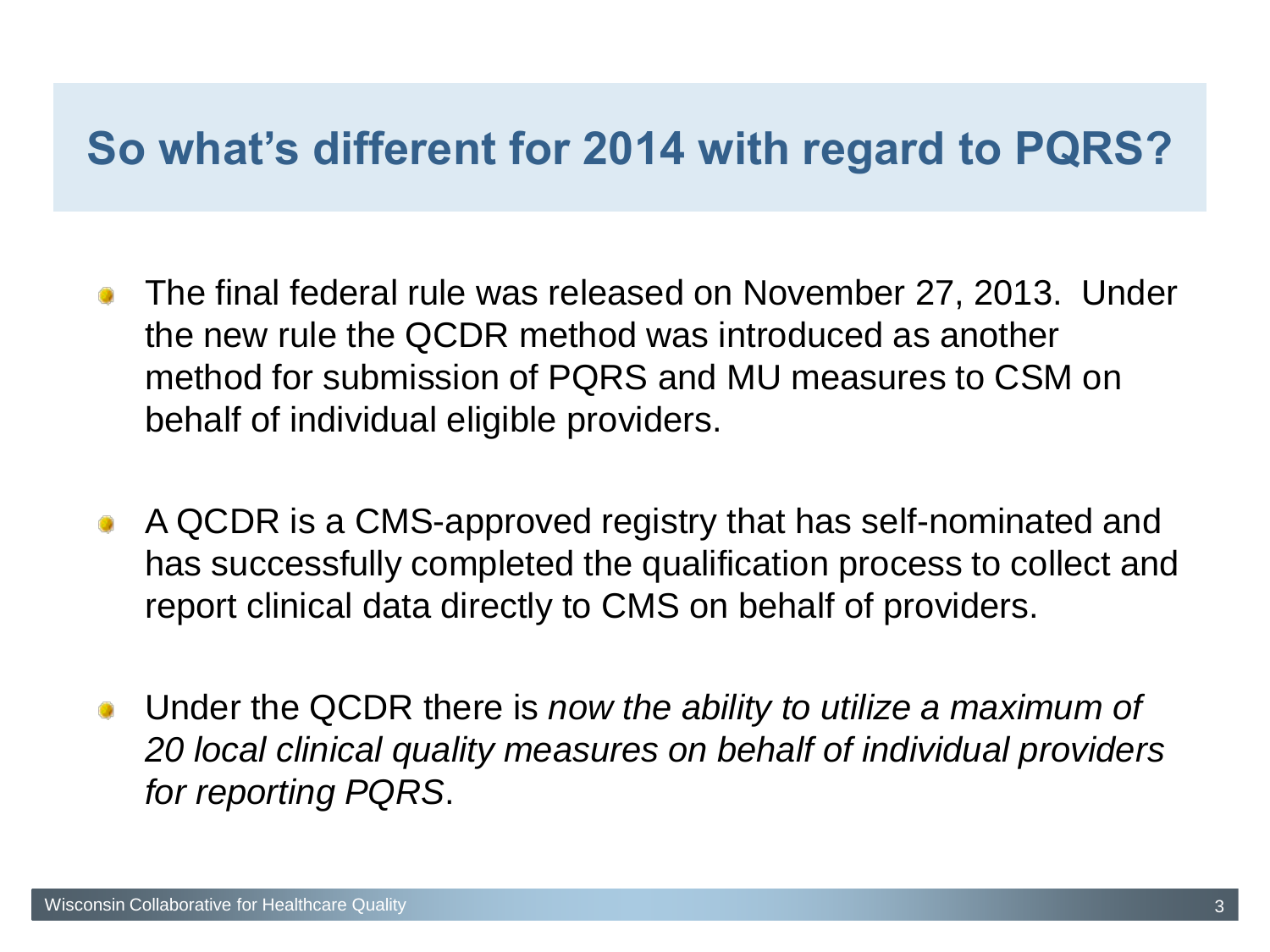# **Reporting Methods and Requirements: Qualified Clinical Data Registry (QCDR)**

- Self nominates to CMS by January 31, 2014. Registry must have a minimum of 50 participants by January 1, the year prior to the year for which the registry seeks to submit measures. Not all participants are required to participate in PQRS through the QCDR.
- Reports individual measures on behalf of eligible providers for submission of ambulatory clinical quality measure results to CMS for PQRS and Meaningful Use.
- WCHQ self nominated, and was accepted as a QCDR in 2014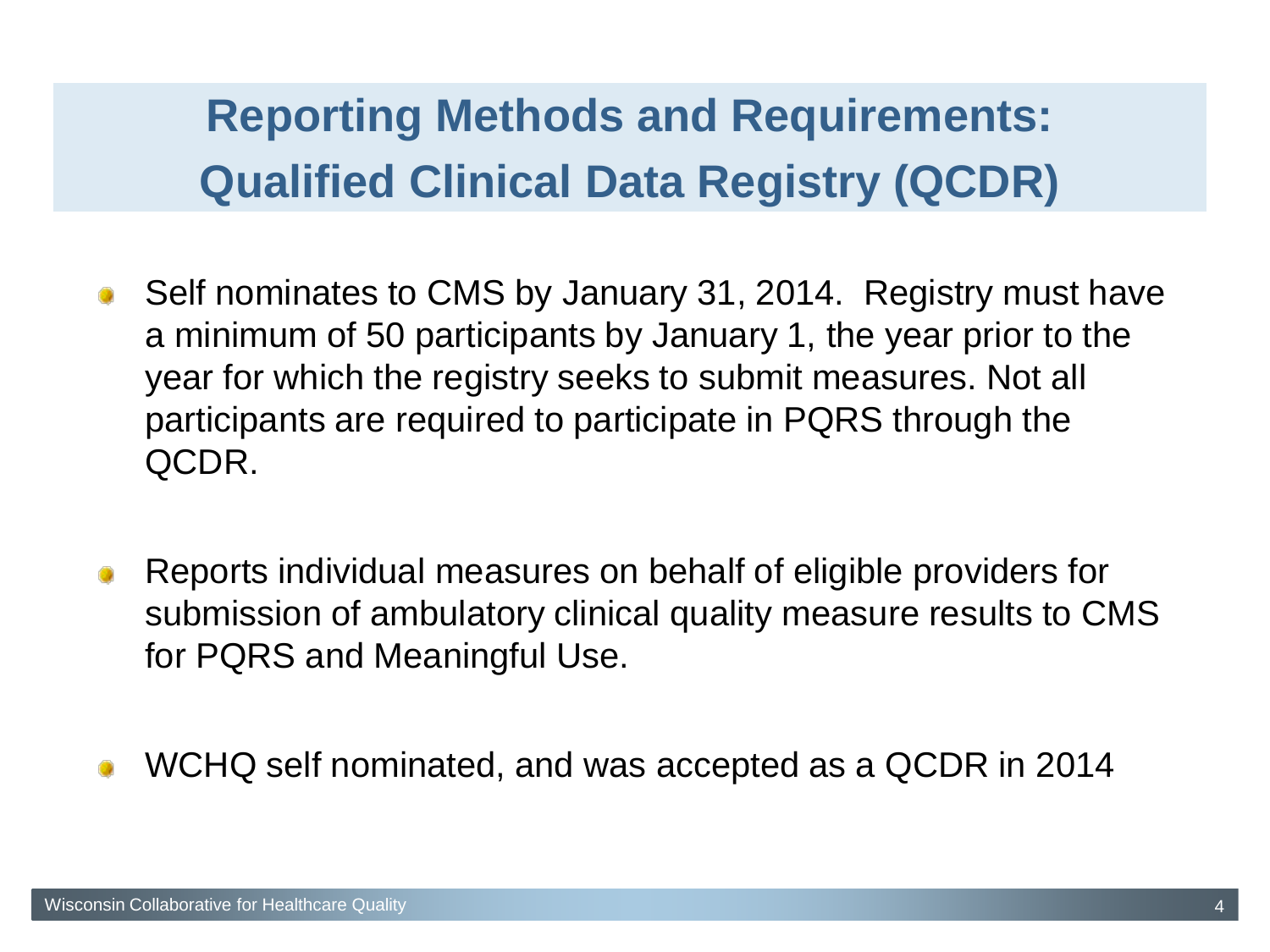# **Reporting Methods and Requirements: Qualified Clinical Data Registry (QCDR)**

- Reports a minimum of 9 measures, including 1 outcome measure, covering at least 3 of the 6 National Quality Strategy domains AND report each measure for at least 50 percent of the eligible professional's patients.
- Approved QCDRs must be able to refresh measure results quarterly, and provide updates to participating providers
- Current WCHQ measures will meet the individual PQRS reporting requirements. Under the current final rule, meaningful use measures will need to be reported using CMS electronic clinical quality measures (eCQM's).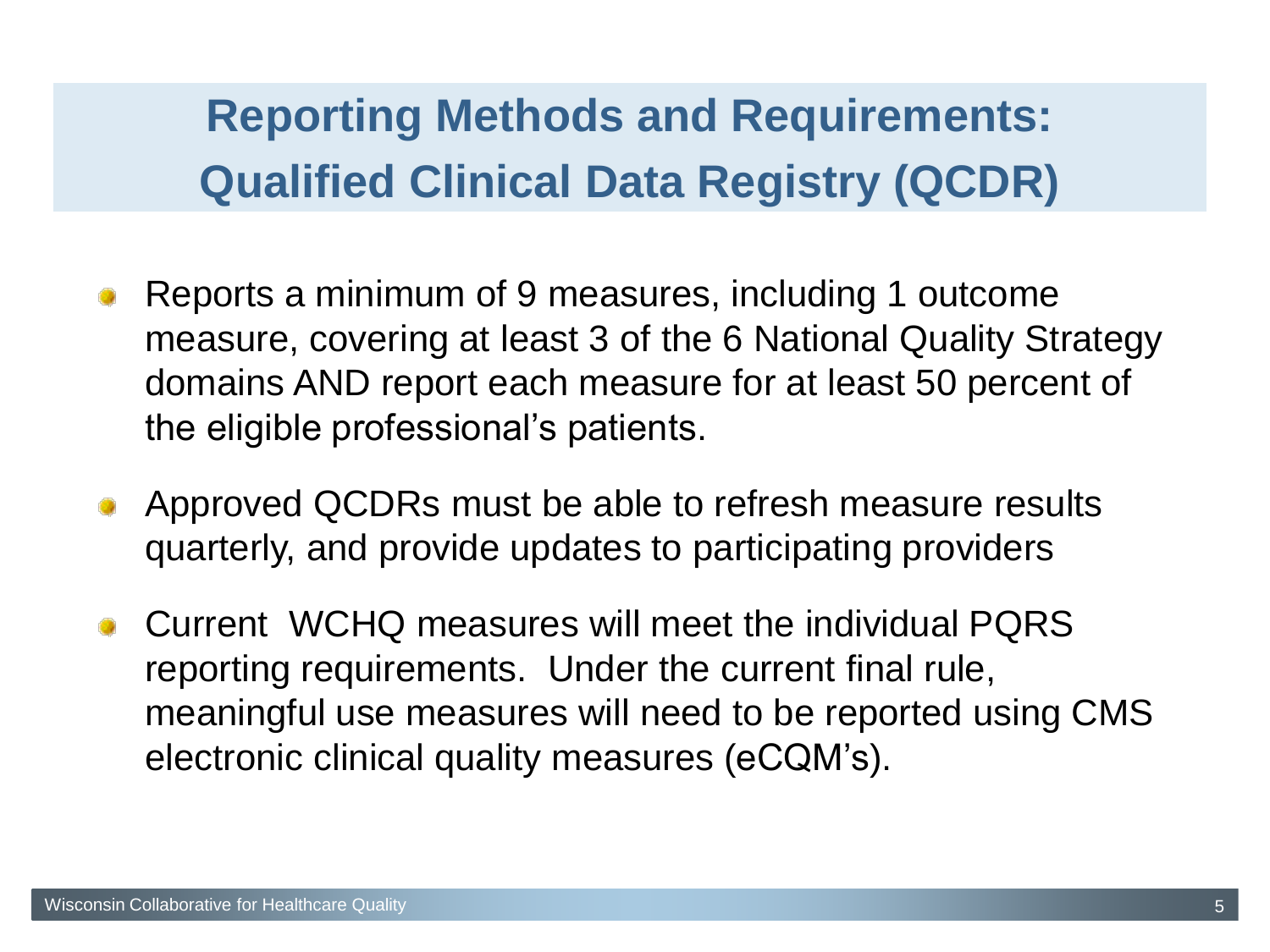# **Reporting Methods and Requirements: Data Submission Vendor (DSV) Group Practice Reporting Option (GPRO)**

- Reports measures at the group (TIN) level on behalf of eligible providers for submission of ambulatory clinical quality measure results to CMS for PQRS and MU. Group practice size must be 2 or more providers. CMS eCQM measures must be used for this method.
- Reports a minimum of 9 measures covering at least three of the six National Quality Strategy domains OR for groups of 25 or more providers the option to report all CG CAHPS survey measures via a CMS-certified survey vendor, AND report at least 6 measures covering at least 2 of the NQS domains.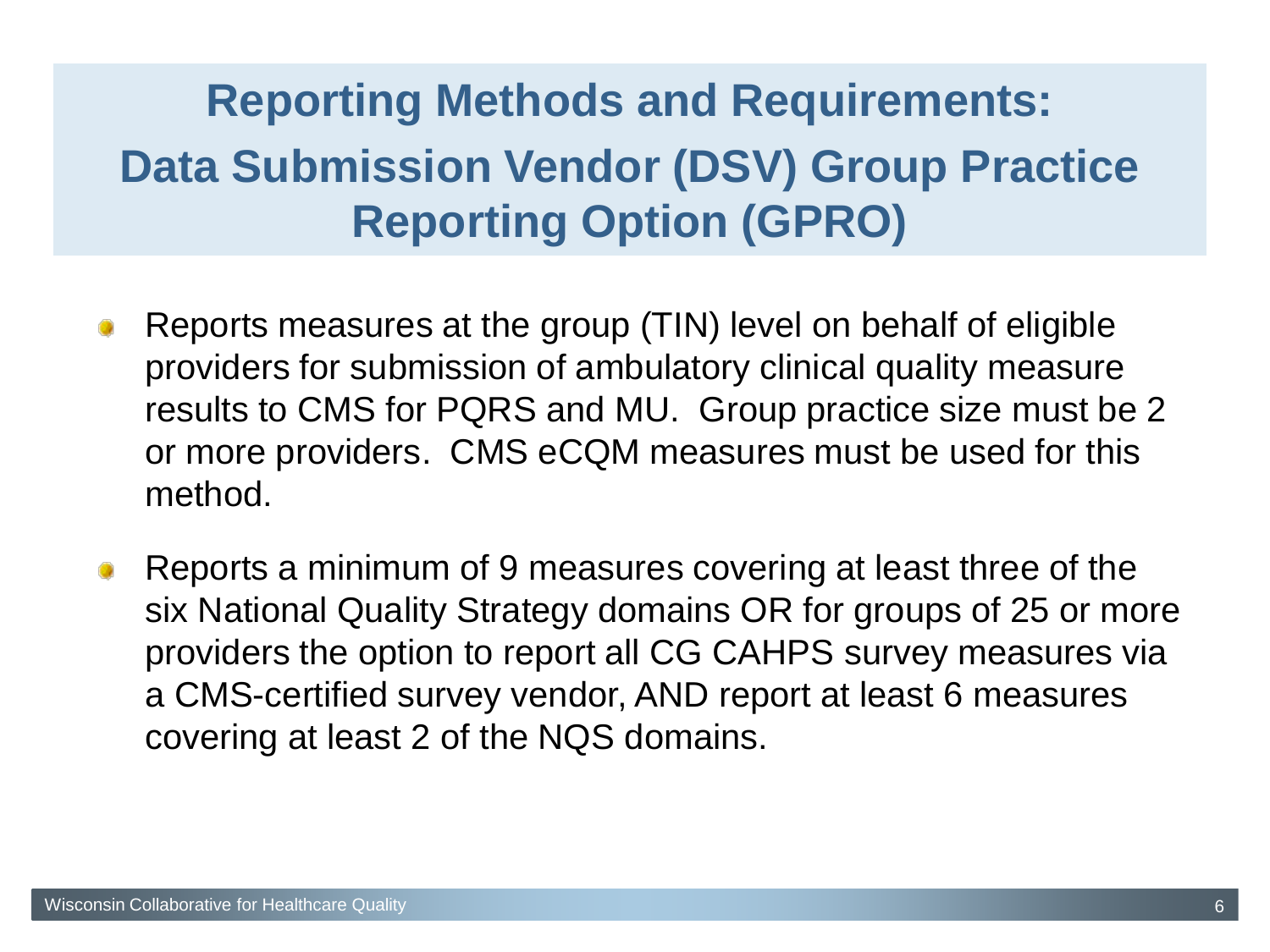## **Why is this important, and how does it relate to the work of NRHI members?**

- CMS allows a QCDR to submit local quality measures, like those used by many RHICs.
- The use of local measures for PQRS and Meaningful Use reporting ۰ furthers regional measure harmonization across reporting initiatives.
- WCHQ's ability to report data for PQRS and Meaningful Use on behalf of WI providers has generated an increased interest in WCHQ's services, and may be an avenue to provider engagement in other RHIC communities.
	- Of note, a failure of practices with >10 providers to report PQRS measures in  $\bullet$ 2014 will results in a 2.0% Medicare reimbursement penalty in 2016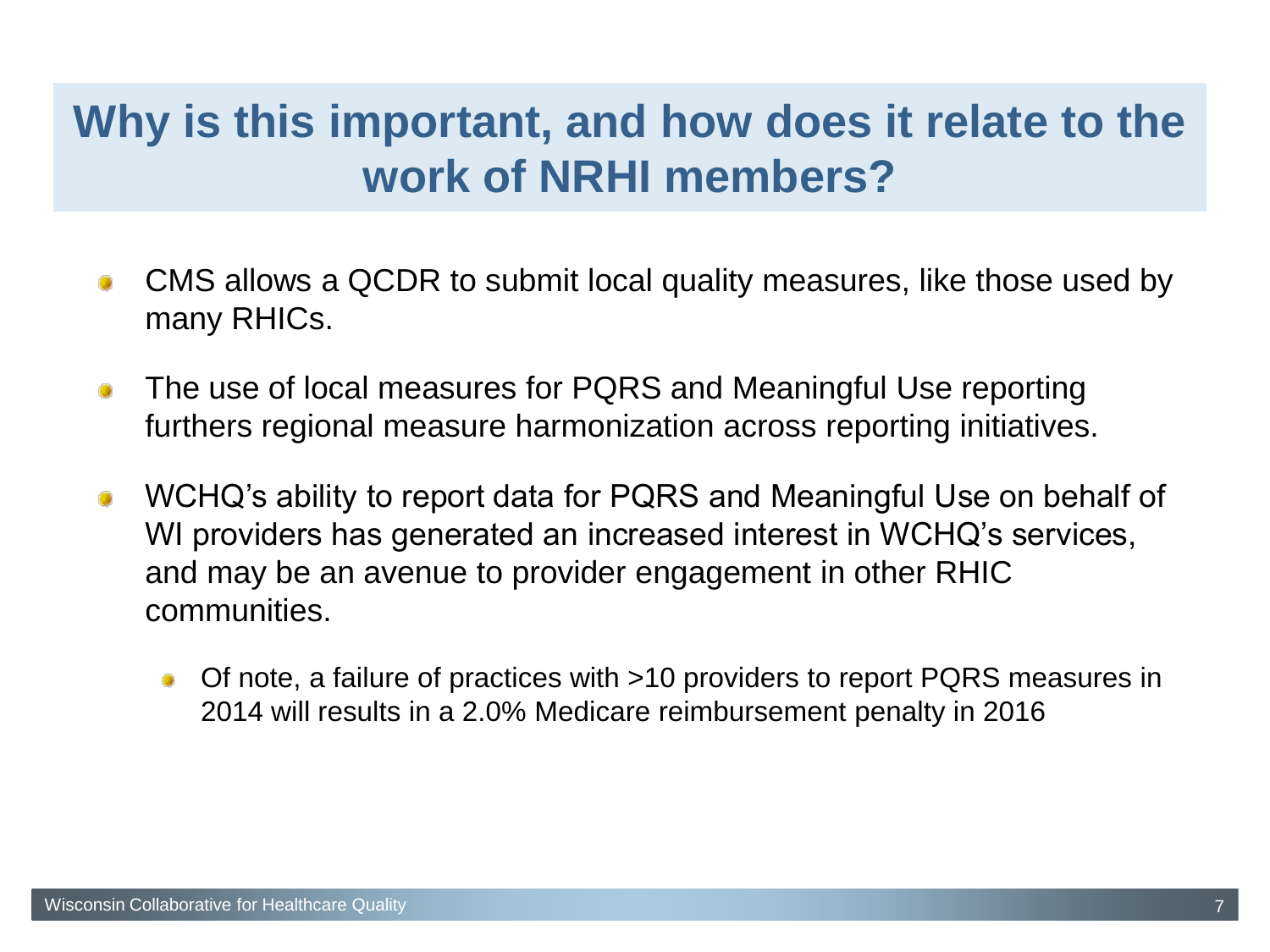#### **Benefits of the QCDR for NRHI Members**

- Flexibility in selection of measures, including option to use measures selected by NRHI members for individual PQRS reporting
- Reports on all patients, all payers, not just Medicare Fee for Service patients
- Reduces reporting burden for providers that report measures to both NRHI members and individual PQRS reporting
- Reduces cost for calculation of similar measures for multiple reporting initiatives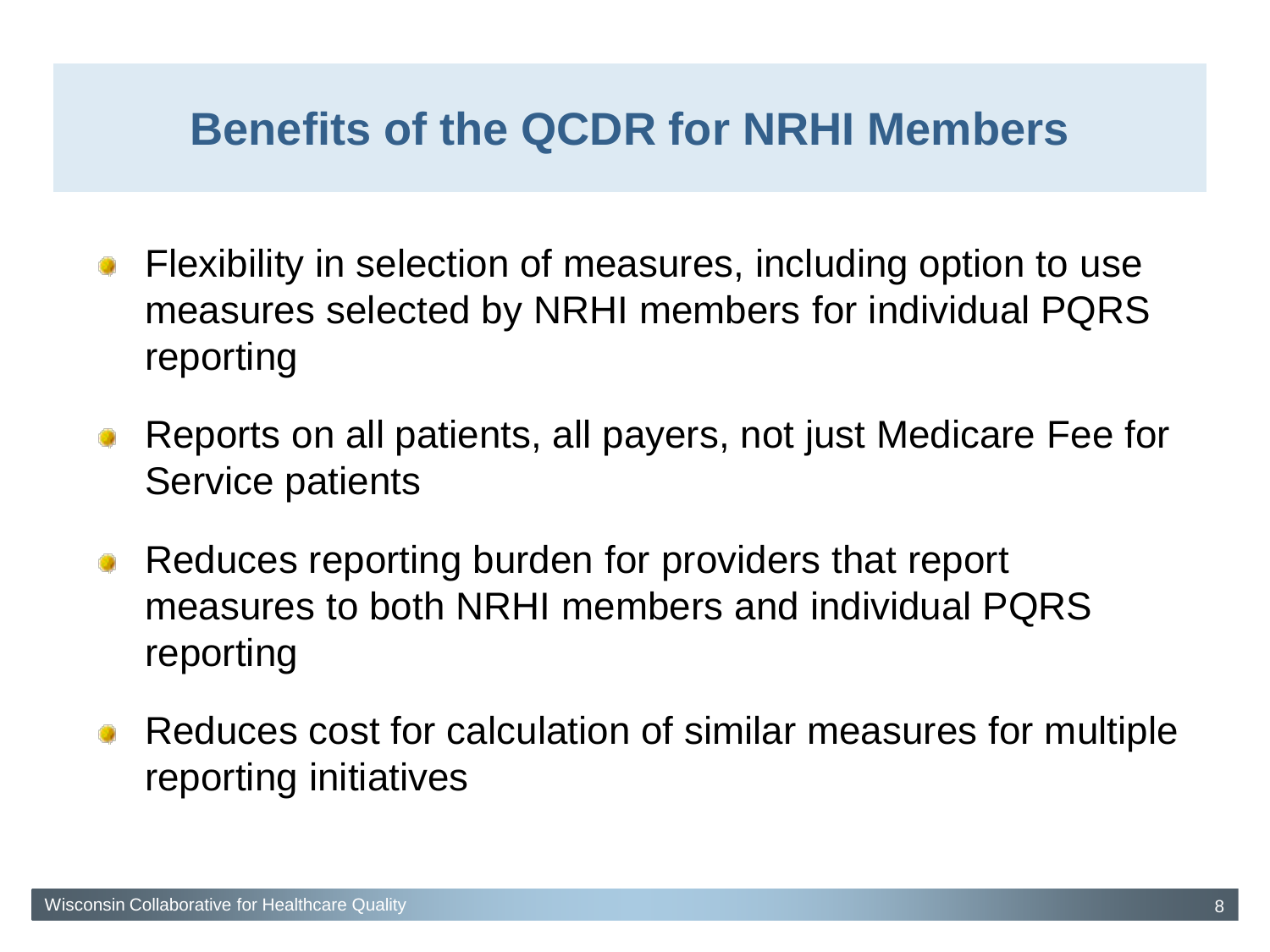### **Benefits of the QCDR for WCHQ and other Stakeholders**

- Reduces confusion associated with reporting of similar measures across multiple reporting initiatives
- Quarterly reporting of measures submitted to CMS
- Benchmarking of measure results
- No state boundaries for use of QCDR providing opportunities to offer service outside of Wisconsin
- Provides WCHQ and their members the opportunity to interact with CMS regarding its measurement and reporting initiatives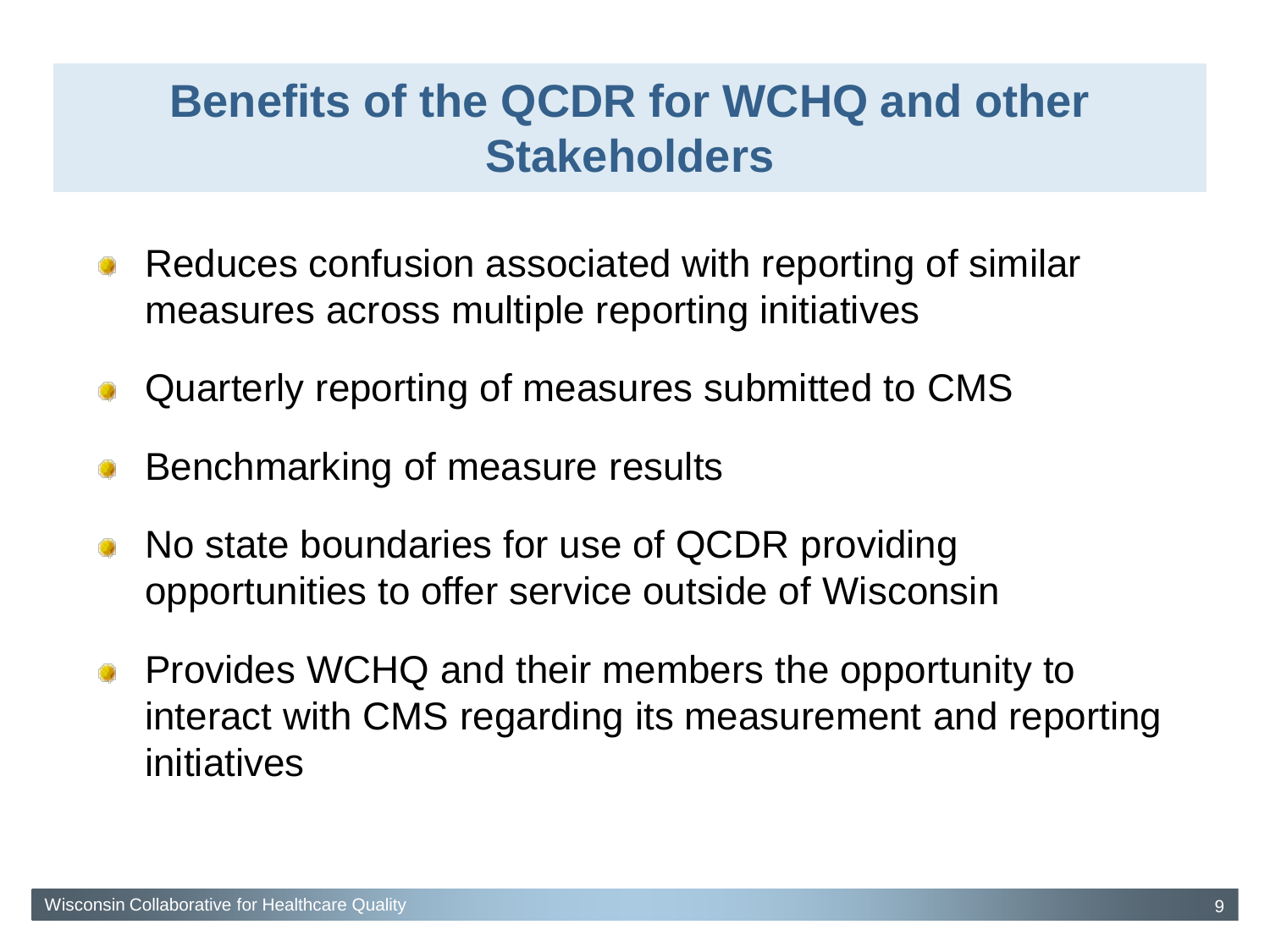## **Future Opportunities for QCDR**

Collaborate with CMS to provide increased flexibility in reporting, including the following:

- Use of local measure specifications for reporting clinical quality measures for Meaningful Use benchmarking of measure results
- Group Practice Reporting Option (GPRO) for QCDR's
- Ability to report on behalf of ACO's to CMS